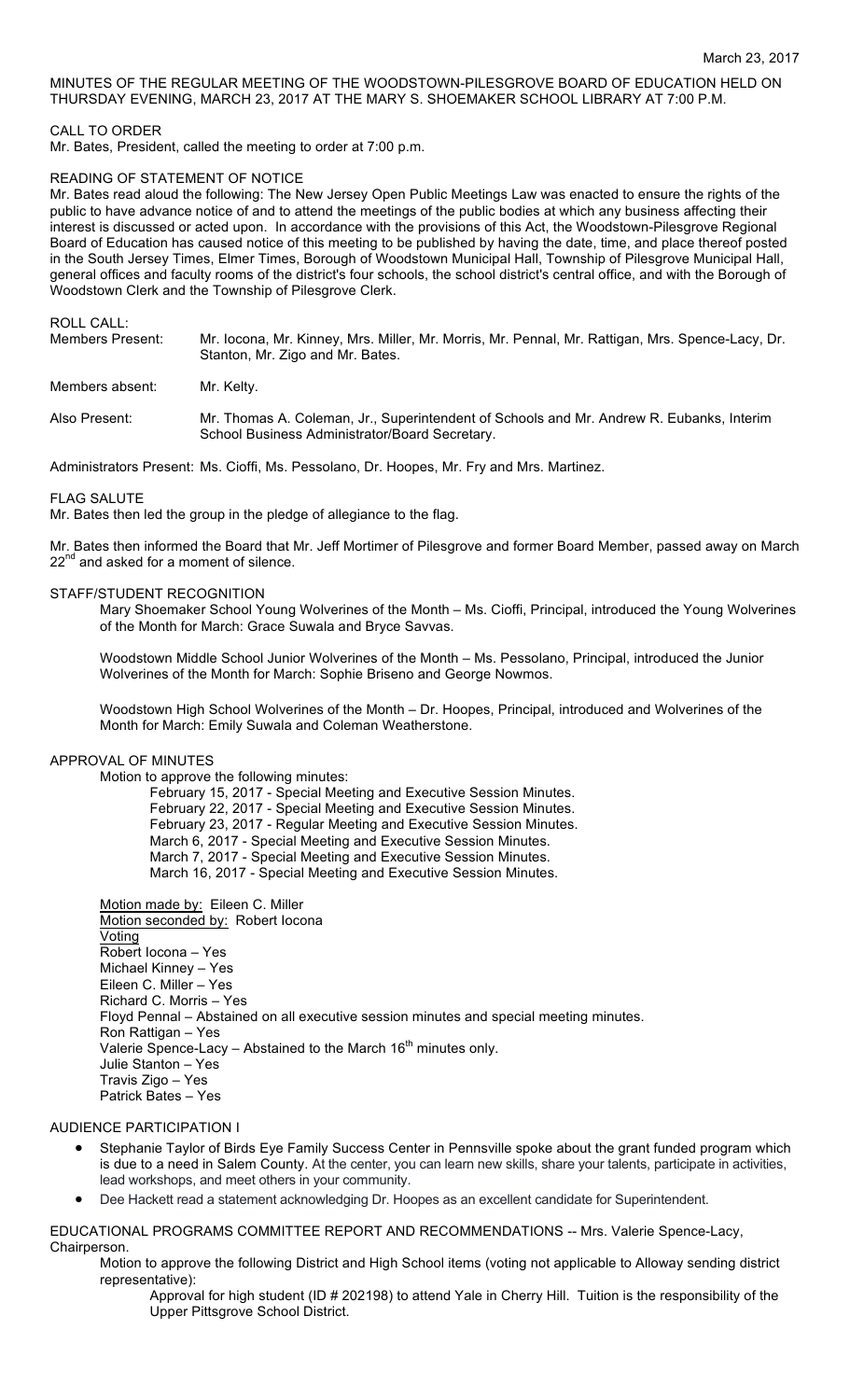Motion made by: Valerie Spence-Lacy Motion seconded by: Eileen C. Miller Voting Robert Iocona – Yes Michael Kinney – Yes Eileen C. Miller – Yes Floyd Pennal – Yes Ron Rattigan – Yes Valerie Spence-Lacy – Yes Julie Stanton – Yes Travis Zigo – Yes Patrick Bates – Yes

Motion to approve the following District and High School items:

Approval of the revised policies for compliance with Part B of the IDEA and N.J.A.C. 6A: 14-1.1(b) and submission of the Statement of Assurance.

Approval of the Woodstown-Pilesgrove Regional School District's Three-year Preschool Program Plan for 2017-2020.

Approval of a new Fishing Club for the 2016-2017 school year. (Note: This is at no cost to the Board).

Approval of the High School field trip list for March 2017.

4/6/17 to East Lake, Woodstown, NJ; Twilight (Snyder) 4/11/17 to Edelman Planetarium & Virtual Reality Park, Glassboro, NJ; Science (Ordog) 4/22/17 to West Deptford High School, West Deptford, NJ; Music (Gunther) 4/27/17 to Gus' Pizza, Woodstown, NJ; Special Education (Nicotra) 5/1/17 to Salem Courthouse, Salem, NJ; Mock Trial (Knight) 5/2/17 to Lebanon, PA; FFA (Miller) 5/6/17 to Hersey Park, Hershey, PA; Band/Choir (Ludlam/Gunther) 5/19/17 to Menantico Preserve, Millville, NJ; Ecology/Field Biology (Williams) 5/23/17 to First Baptist Church, Woodstown, NJ; Music (Gunther) 5/24/17 to Monmouth University, West Long Branch, NJ; Ag/FFA (Miller) 5/25/17 to Regal Burlington Stadium, Burlington, NJ; Communications (Hartman/Kranz)

Motion made by: Valerie Spence-Lacy Motion seconded by: Eileen C. Miller **Voting** Robert Iocona – Yes Michael Kinney – Yes Eileen C. Miller – Yes Richard C. Morris – Yes Floyd Pennal – Yes Ron Rattigan – Yes Valerie Spence-Lacy – Yes Julie Stanton – Yes Travis Zigo – Yes Patrick Bates – Yes

Motion to approve the following District, High School, Middle School, Shoemaker School, and Early Childhood Learning Center items (voting not applicable to sending district representatives):

Approval of the Harassment, Intimidation and Bullying report dated January 17, 2017 through February 13, 2017. (Note: This report was acknowledged at the February meeting and must now be approved.)

Acknowledgement of receipt of the Harassment, Intimidation and Bullying Report dated February 13, 2017 through March 13, 2017, and to provide notification letters as required to the parents/guardians advising that this information has been provided to the Board of Education.

Approval of the Updated 2016-2017 School Calendar. Note: April 18th is now a school day. (see page  $\rightarrow$ 

Approval of the 2017-2018 School Calendar. (see page \_

Approval to receive a tuition student from Lower Alloways Creek in the pm Preschool Disabled Program effective 3/7/2017 for the following services: Speech/Language Therapy-\$450/month; Occupational Therapy-\$460/month; Physical Therapy-\$368/month. (Note: Tuition and transportation is the responsibility of Lower Alloways Creek.

Mary Shoemaker field trips as follows:

6/1/17 to Salem Community College, Carneys Point, NJ; Math Showcase (Sherburne) 6/2/17 to Adventure Aquarium, Camden, NJ; Grade 1 Team (Kidder) 6/5/17 to PSE&G EERC, Chestnut St., Salem, NJ; Grade 4 Team (Donahue) 6/6/17 to Cape May Convention Center, Cape May, NJ; Grades 4 & 5 Choir (Nowmos) 6/8/17 to Woodstown Acme, Pilesgrove, NJ; Grade 4 Young Consumers (English)

Middle School field trips as follows: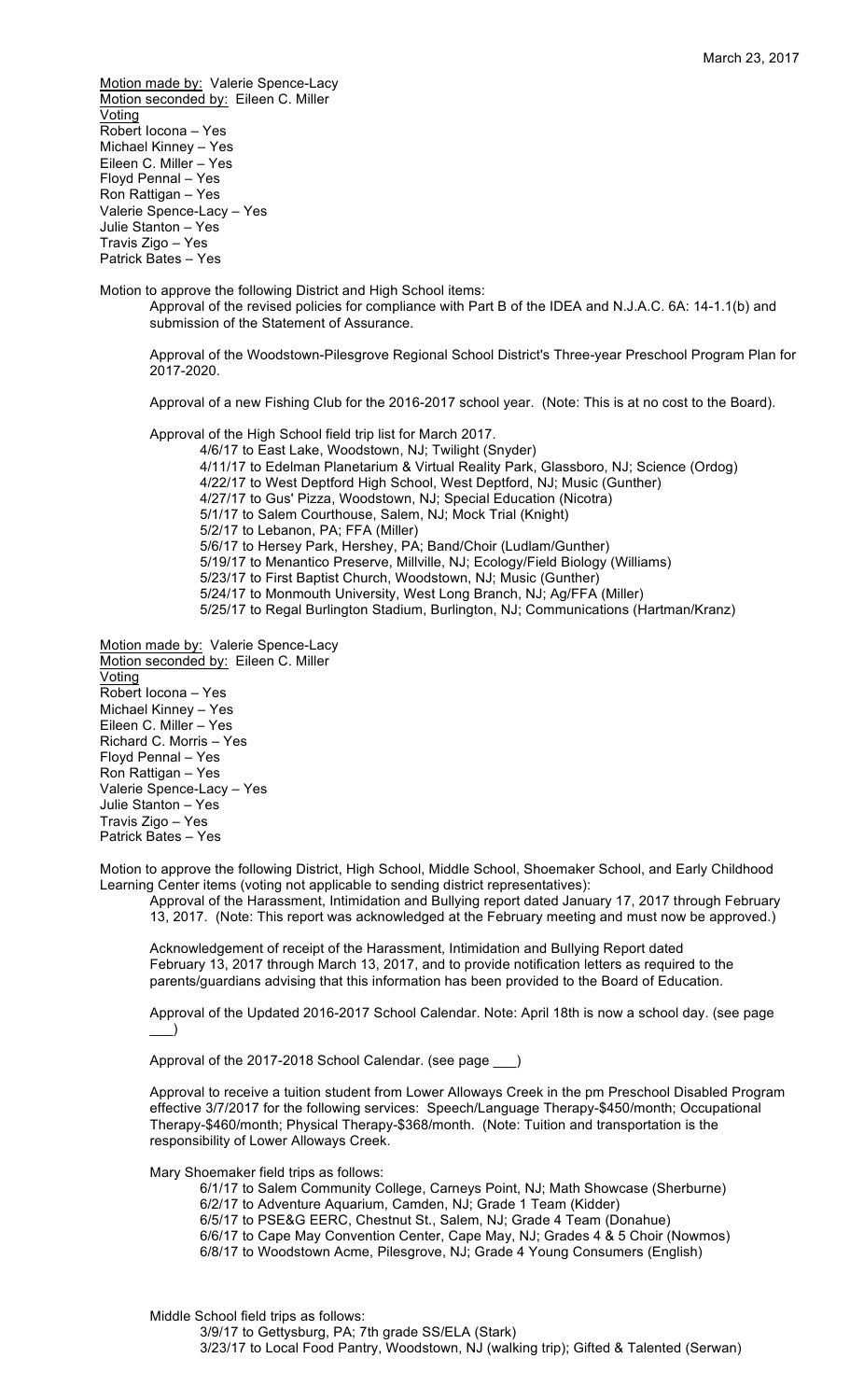4/20/17 to Franklin Institute (\*previously approved for 4/19/17 need to adjust date), Philadelphia, PA; 6th grade (Serwan) 4/27/17 to Friends Home, Woodstown, NJ; Mind Stretchers (Serwan) 5/11/17 to Penn State, Brandywine, PA; 7th grade females/Science-STEM (DiRusso)

Motion made by: Valerie Spence-Lacy Motion seconded by: Eileen C. Miller Voting Robert Iocona – Yes Eileen C. Miller – Yes Floyd Pennal – Yes Ron Rattigan – Yes Valerie Spence-Lacy – Yes Julie Stanton – Yes Travis Zigo – Yes Patrick Bates – Yes

#### POLICY COMMITTEE REPORT AND RECOMMENDATIONS -- Mr. Robert Iocona, Chairperson.

5/13/17 to Wells Fargo, Philadelphia, PA; Choir (Gorman)

Motion to approve the following policies for second reading and adoption (voting not applicable to sending district representatives):

Policy #5111 - Admission Policy #5118.2 - Foster Care and Educational Stability Policy #5131 - Conduct and Discipline Policy #5131.5 - Violence and Vandalism Policy #5134 - Married and Pregnant Students Policy #5141 - Health Policy #5141.4 - Missing, Abused and Neglected Children

Motion made by: Robert locona Motion seconded by: Valerie Spence-Lacy Voting Robert Iocona – Yes Eileen C. Miller – Yes Floyd Pennal – Yes Ron Rattigan – Yes Valerie Spence-Lacy – Yes Julie Stanton – Yes Travis Zigo – Yes Patrick Bates – Yes

PERSONNEL COMMITTEE REPORT AND RECOMMENDATIONS -- Mrs. Eileen Miller, Chairperson. Motion to approve the following District and High School appointments as recommended by the Superintendent:

Approval for Dina Strachan as co-advisor of the Gay/Straight Alliance Club for the 2016-2017 school year. (Note: This appointment is a no cost to the Board).

Approval for Michael Powers, Stephen Ordog and Craig Mangano as co-advisors of the Fishing Club for the 2016-2017 school year. (Note: These appointments are at no cost to the Board).

Approval of Jesse Stemberger as Assistant Boys' Tennis Coach for the 2016-2017 school year at Step 5 in the amount of \$4,275.00.

Approval of the additions to the High School volunteers list for the 2016-2017 school year. (see page  $\rightarrow$ 

Motion made by: Eileen C. Miller Motion seconded by: Valerie Spence-Lacy Voting Robert Iocona – Yes Michael Kinney – Yes Eileen C. Miller – Yes Richard C. Morris – Yes Floyd Pennal – Yes Ron Rattigan – Yes Valerie Spence-Lacy – Yes Julie Stanton – Yes Travis Zigo – Yes Patrick Bates – Yes

Motion to approve the following District, High School, Middle School, Shoemaker School, and Early Childhood Learning Center appointments as recommended by the Superintendent (voting not applicable to sending district representatives):

Acceptance of the retirement letter from Cindy Lenahan effective 7/1/2017 with regrets.

Acceptance of the letter of resignation from Kimberly Altiery retro-active to March 7, 2017.

Acceptance of the letter of resignation from Eileen Picone as a lunchroom aide. Approval of the following medical leave(s) of absence: Colleen Jennings from April 5, 2017 for approximately 4 weeks. Robyn Veale from February 27,2017 until March 20, 2017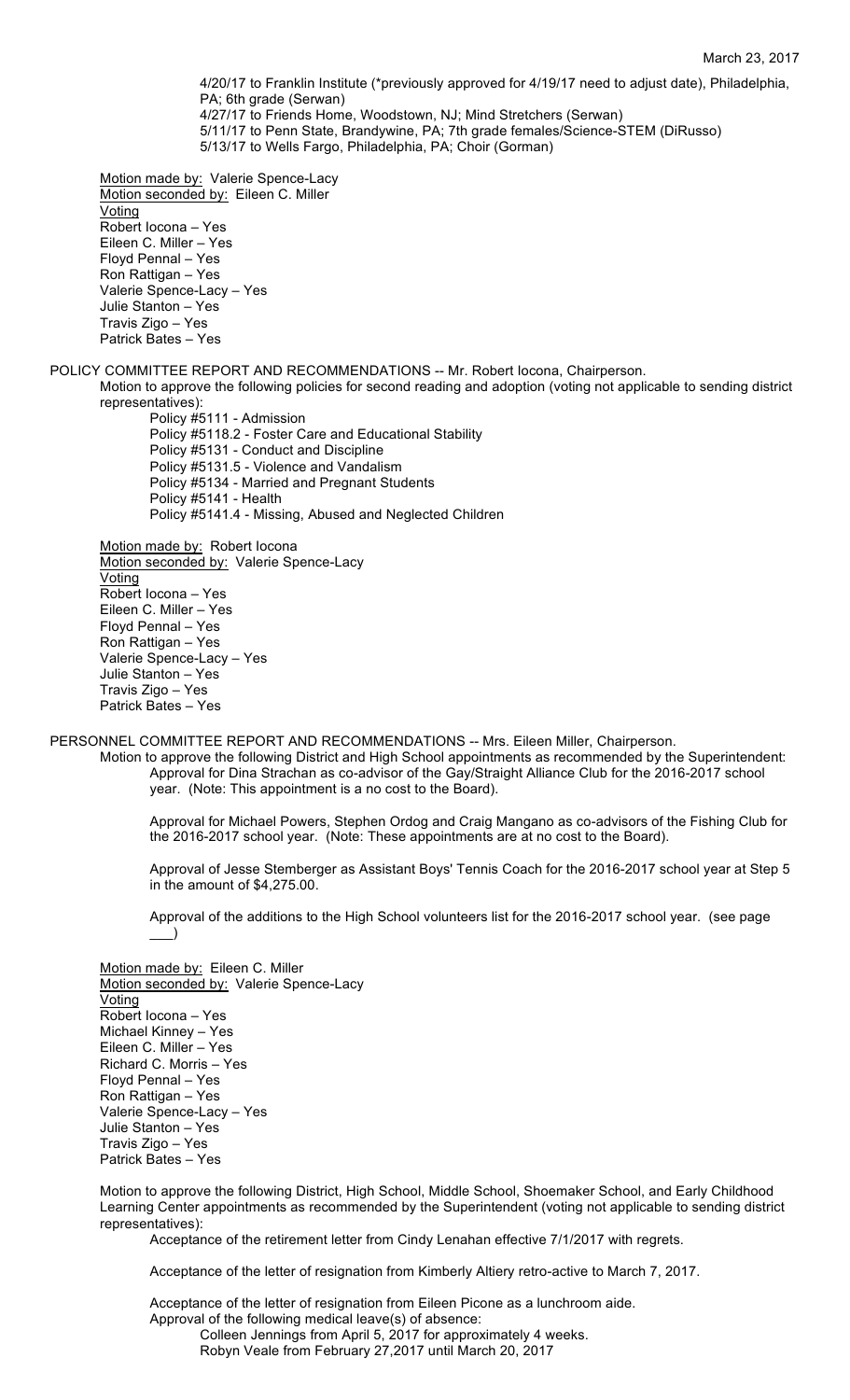Approval of Charles Loughlin as a Substitute Teacher (5th Grade) at Mary Shoemaker School from April 5, 2017 for approximately 4 weeks at \$90 per day.

Approval of Christina Jones to a full time Paraprofessional with the addition of a part time paraprofessional position at the Mary Shoemaker School effective 3/24/2017 through 6/30/2017. Salary - Step 1 (\$19,239 full time) pro-rated to start date.

Approval of Eileen Piconne as a part time Paraprofessional at Mary Shoemaker School effective 3/24/2017 through 6/30/2017. Salary - Step 1 (\$9,620 - part time) pro-rated to start date.

Approval of the additional volunteers for the Early Childhood Learning Center, Mary Shoemaker School and Woodstown Middle School for the 2016-2017 school year. (see page \_

Professional Development request as follows:

Chris Snyder to attend the second portion of the Challenge Success Spring Conference in Palo Alto California from April, 21, 2017 through April 23, 2017. Cost of travel only - \$522.

Nannette Hathaway to attend the ASCA Annual Conference in Denver, Colorado from July 8, 2017 through July 11, 2017. Total cost (including airfare, tolls, lodging, meals and registrations) \$1,477.

Approval of Katie Lynn McCarthy from Rowan University to begin clinical practice in health and physical education at the high school from 10/30/2017 through 12/21/2017.

Motion made by: Eileen C. Miller Motion seconded by: Valerie Spence-Lacy Voting Robert Iocona – Yes Eileen C. Miller – Yes Floyd Pennal – Yes Ron Rattigan – Yes Valerie Spence-Lacy – Yes Julie Stanton – Yes Travis Zigo – Yes Patrick Bates – Yes

FINANCE/FACILITIES/TRANSPORTATION COMMITTEE REPORT AND RECOMMENDATIONS -- Mr. Floyd Pennal, Chairperson.

FINANCIAL REPORTS - (see Board Minutes Financial Back-up Binder for details).

Motion to approve the following:

Pursuant to N.J.A.C. 6A:23A-16.10 (c)3, I certify that as of February 28, 2017, no budgetary line item account has obligations and payments (contractual orders) which in total exceed the amount appropriated by the Woodstown-Pilesgrove Regional Board of Education pursuant to N.J.S.A. 18A:22-8.1 and N.J.S.A. 18A:22-8.2 and no budgetary line item account has been over-expended in violation of N.J.A.C. 6:23- 16.10 (a)1.

## Board Secretary Date

 $\mathcal{L}_\text{max}$  , and the set of the set of the set of the set of the set of the set of the set of the set of the set of the set of the set of the set of the set of the set of the set of the set of the set of the set of the

The February 28, 2017, preliminary Report of the Treasurer of School Funds for the 2016-2017 school year is in agreement with the February 28, 2017, preliminary Report of the Board Secretary, pending audit.

Pursuant to N.J.A.C. 6A:23A-16.10(c)4, that the Woodstown-Pilesgrove Regional Board of Education certifies that as of February 28, 2017, and after review of the Secretary's Monthly Financial Report and the Treasurer's Monthly Financial Report and upon consultation with the appropriate district officials, to the best of the Board's knowledge, no major account or fund has been over-expended in violation of N.J.A.C. 6A:23A-16.10(a)1 and that sufficient funds are available to meet the district's financial obligations for the remainder of the fiscal year.

Motion made by: Floyd Pennal Motion seconded by: Robert locona Voting Robert Iocona – Yes Michael Kinney – Yes Eileen C. Miller – Yes Richard C. Morris – Yes Floyd Pennal – Yes Ron Rattigan – Yes Valerie Spence-Lacy – Yes Julie Stanton – Yes Travis Zigo – Yes Patrick Bates – Yes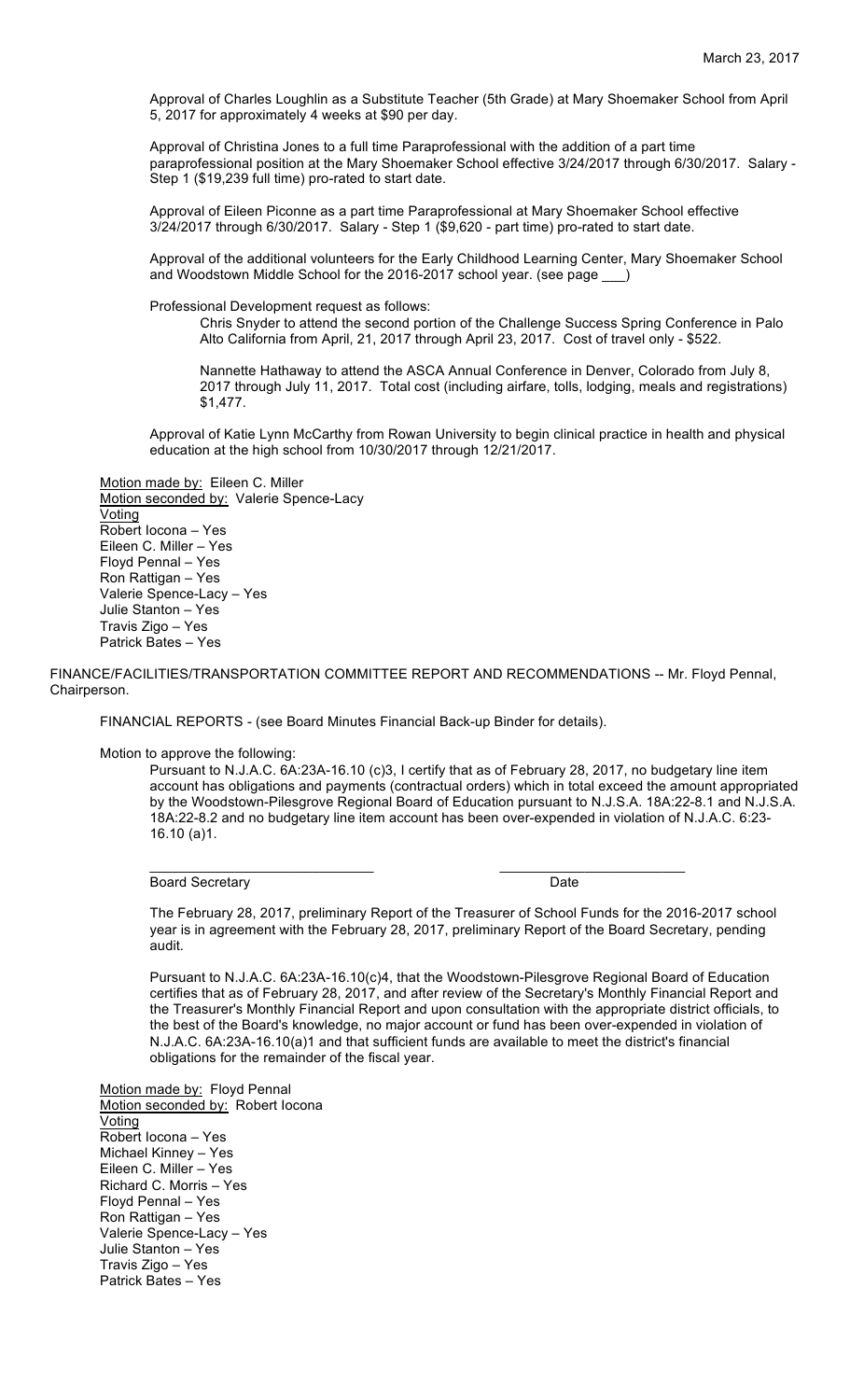Motion to approve EFT's for February 2017, additional hand check payments for February 2017, and payment list for the month of March 2017.

Motion made by: Floyd Pennal Motion seconded by: Valerie Spence-Lacy Voting Robert Iocona – Yes Michael Kinney – Yes Eileen C. Miller – Yes Richard C. Morris – Yes Floyd Pennal – Yes Ron Rattigan – Yes Valerie Spence-Lacy – Yes Julie Stanton – Yes Travis Zigo – Yes Patrick Bates – Yes

Motion to approve the transfer of funds as previously approved by the Superintendent pursuant to 18A:22-8.1 for the month of February 2017 (voting not applicable to sending district representatives).

Motion made by: Floyd Pennal Motion seconded by: Valerie Spence-Lacy **Voting** Robert Iocona – Yes Eileen C. Miller – Yes Floyd Pennal – Yes Ron Rattigan – Yes Valerie Spence-Lacy – Yes Julie Stanton – Yes Travis Zigo – Yes Patrick Bates – Yes

Motion to accept the following reports (voting not applicable to sending district representatives): Student Activities and Athletics for the month of February 2017. Scholarships for the month of February 2017. Odyssey of the Mind for the month of February 2017. Woodstown Community School for the month of February 2017.

Motion made by: Floyd Pennal Motion seconded by: Travis Zigo Voting Robert Iocona – Yes Eileen C. Miller – Yes Floyd Pennal – Yes Ron Rattigan – Yes Valerie Spence-Lacy – Yes Julie Stanton – Yes Travis Zigo – Yes Patrick Bates – Yes

Motion to approve the following District and School-Level items (voting not applicable to sending district representatives):

Contract with Advancing Opportunities to provide job sampling to high school student (NJSmart #3772726200) at \$60.00 per hour plus mileage for approximately 15 weeks.

Approve Kathleen M. Pilarz as a consultant to provide counseling services to high school student (NJSmart #3772726200) at \$100.00 per hour for 4 hours per month, effective March 1, 2017 through the remainder of the 2016-2017 school year, pending receipt of required documents.

Donation to WHS Project Graduation from Crouch and Company in the amount \$3,500.00.

Request to apply and accept funds for the 2017 Salem Health & Wellness Foundation grant in the amount of \$600.00.

Establishment of the Oak Tree Chapter, NSDAR Excellence in History Award.

Addendum to route SLC-4 for an addition of 24 miles a day at \$1.00 per mile for an additional increase of \$24.00 per diem to transport elementary school student (NJSmart #9676798553) beginning March 7, 2017, through the remainder of the 2016-2017 school year.

Change order increase for Garozzo and Scimeca Construction Inc., in the amount of \$26,205.60 for the Woodstown High/Middle School School Window and Partial Door Replacement and Mary S. Shoemaker School Partial Door Replacement.

Camden County Educational Services Commission Cooperative Pricing System Agreement and Resolution.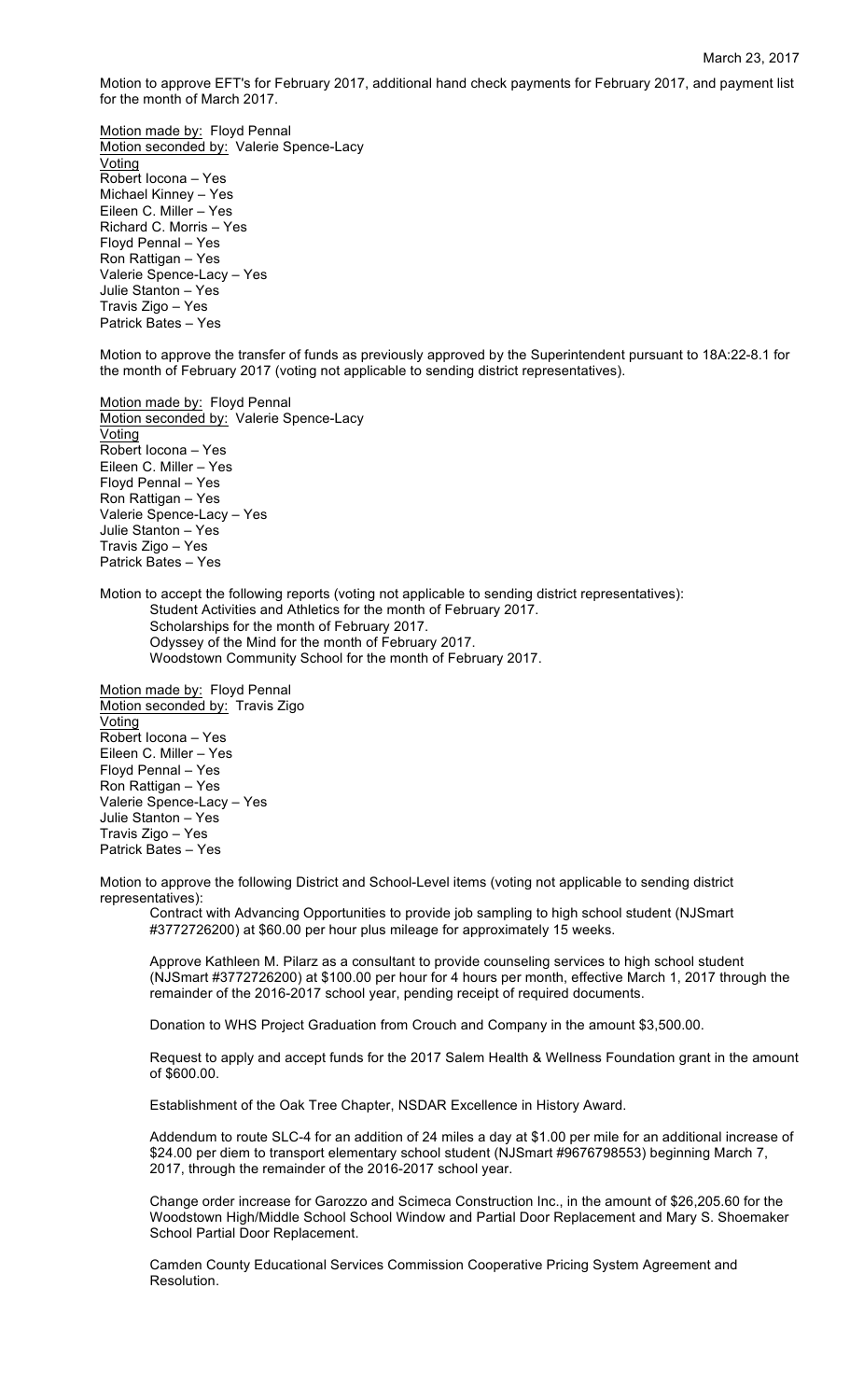Motion made by: Floyd Pennal Motion seconded by: Travis Zigo Voting Robert Iocona – Yes Eileen C. Miller – Yes Floyd Pennal – Yes Ron Rattigan – Yes Valerie Spence-Lacy – Yes Julie Stanton – Yes Travis Zigo – Yes Patrick Bates – Yes

### OLD BUSINESS ITEMS – None

NEW BUSINESS ITEMS – Mr. Bates informed the Board that Mr. Mark Kelty, Board member has given his resignation. Mr. Coleman thanked Mr. Kelty for his years of service to the district and highlighted his good work during his time on the Board.

Motion to accept the resignation of Mark Kelty, Board Member, effective immediately.

Motion made by: Robert locona Motion seconded by: Floyd Pennal Voting Robert Iocona – Yes Michael Kinney – Yes Eileen C. Miller – Yes Richard C. Morris – Yes Floyd Pennal – Yes Ron Rattigan – Yes Valerie Spence-Lacy – Yes Julie Stanton – Yes Travis Zigo – Yes Patrick Bates – Yes

#### OTHER REPORTS

- President -- Mr. Pat Bates reported on the following:
	- Thanked the Board for the hours they have dedicated to the Board during the last couple of months.

Superintendent -- Mr. Thomas A. Coleman reported on the following:

• Construction will continue during the summer months, therefore, the June and July Board meetings will be rescheduled to be held at the Early Childhood Learning Center.

Business Administrator -- Mr. Andrew R. Eubanks had nothing to report.

### ADMINISTRATIVE REPORTS

Superintendent's Monthly Report.

## SENDING DISTRICT REPORTS

Alloway Township -- Mr. Richard Morris reported on the following:

- Superintendent search continues.
- April 25<sup>th</sup> is Alloways Public Hearing on the Budget

Upper Pittsgrove Township -- Mr. Michael Kinney had nothing to report.

## SCHOOL AGE CHILD CARE (SACC) REPORT -- Mr. Robert locona had nothing to report.

AD HOC BUDGET COMMITTEE REPORT -- Mr. Patrick Bates stated that he will try to reach out to the committee in April.

DELEGATE REPORT – Mrs. Eileen Miller reported on the following:

- $8<sup>th</sup>$  Grade Dialogue was a success.
- Encouraged Board members to take advantage of the professional development that NJSBA offers.

AG ADVISORY BOARD – Dr. Stanton reminded the Board of the Ag tour scheduled for June 24, 2017.

## FUTURE MEETINGS

- Thursday, April 6, 2017 Special Meeting, 7:00 p.m., district office.
- Tuesday, April 18, 2017 Finance/Facilities Committee, 5:30 p.m., district office.
- Tuesday, April 18, 2017 Policy Committee, 6:30 p.m., district office.
- Thursday, April 20, 2017 -- Ed Programs Committee, 5:30 p.m., district office.
- Thursday, April 20, 2017 -- Personnel Committee, 6:30 p.m., district office.
- Thursday, April 27, 2017 -- Regular Board Meeting, 7:00 p.m., Mary S. Shoemaker School Library.

## FOR YOUR INFORMATION

Enrollment Reports for the month of February 2017. Suspension Reports for the month of February 2017.